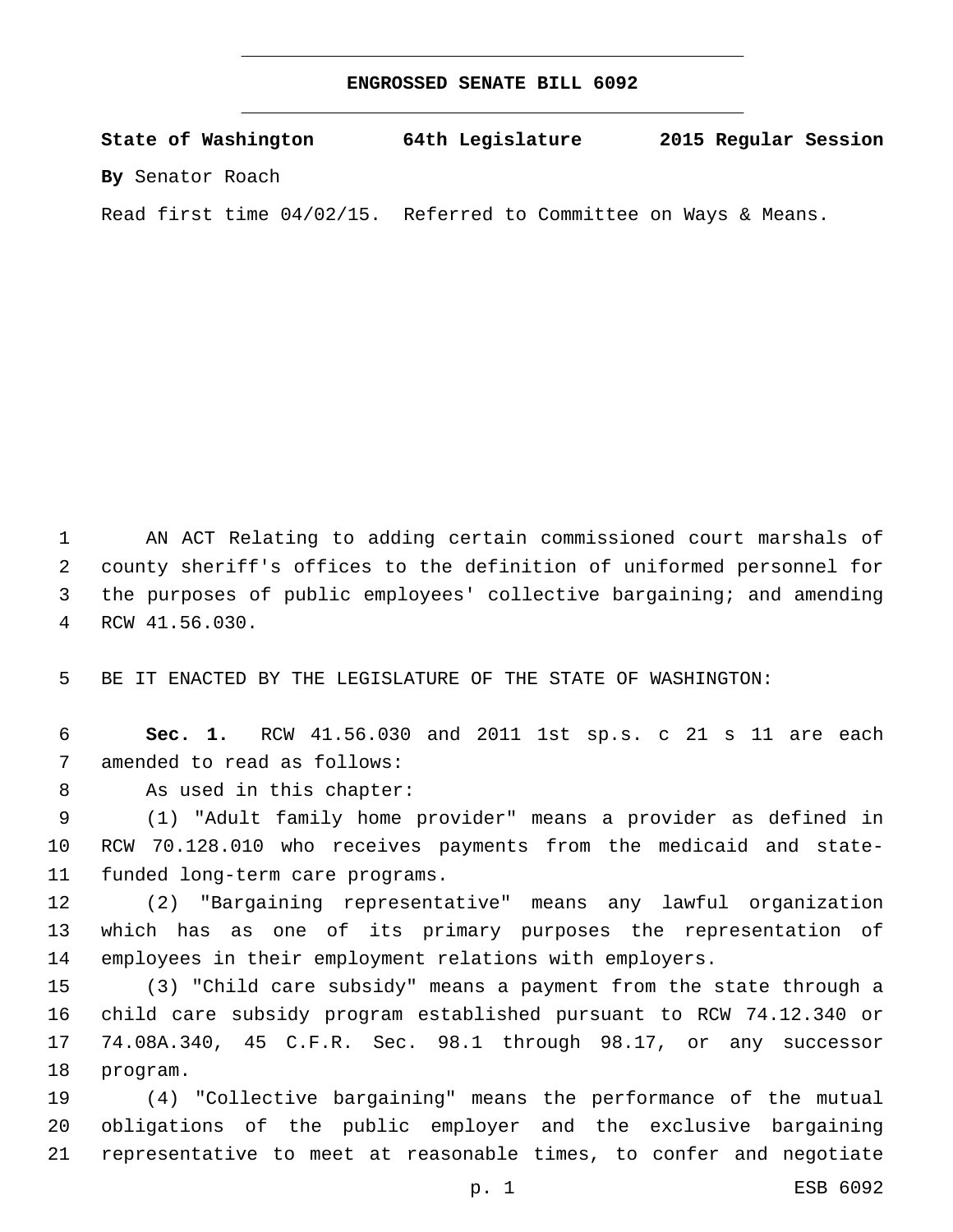in good faith, and to execute a written agreement with respect to grievance procedures and collective negotiations on personnel matters, including wages, hours and working conditions, which may be peculiar to an appropriate bargaining unit of such public employer, except that by such obligation neither party shall be compelled to agree to a proposal or be required to make a concession unless 7 otherwise provided in this chapter.

 (5) "Commission" means the public employment relations commission.9

 (6) "Executive director" means the executive director of the 11 commission.

 (7) "Family child care provider" means a person who: (a) Provides regularly scheduled care for a child or children in the home of the provider or in the home of the child or children for periods of less than twenty-four hours or, if necessary due to the nature of the parent's work, for periods equal to or greater than twenty-four hours; (b) receives child care subsidies; and (c) is either licensed by the state under RCW 74.15.030 or is exempt from licensing under 19 chapter 74.15 RCW.

 (8) "Individual provider" means an individual provider as defined in RCW 74.39A.240(4) who, solely for the purposes of collective bargaining, is a public employee as provided in RCW 74.39A.270.

 (9) "Institution of higher education" means the University of Washington, Washington State University, Central Washington University, Eastern Washington University, Western Washington University, The Evergreen State College, and the various state 27 community colleges.

 (10)(a) "Language access provider" means any independent contractor who provides spoken language interpreter services for department of social and health services appointments or medicaid enrollee appointments, or provided these services on or after January 1, 2009, and before June 10, 2010, whether paid by a broker, language 33 access agency, or the department.

 (b) "Language access provider" does not mean an owner, manager, or employee of a broker or a language access agency.

 (11) "Public employee" means any employee of a public employer except any person (a) elected by popular vote, or (b) appointed to office pursuant to statute, ordinance or resolution for a specified term of office as a member of a multimember board, commission, or committee, whether appointed by the executive head or body of the

p. 2 ESB 6092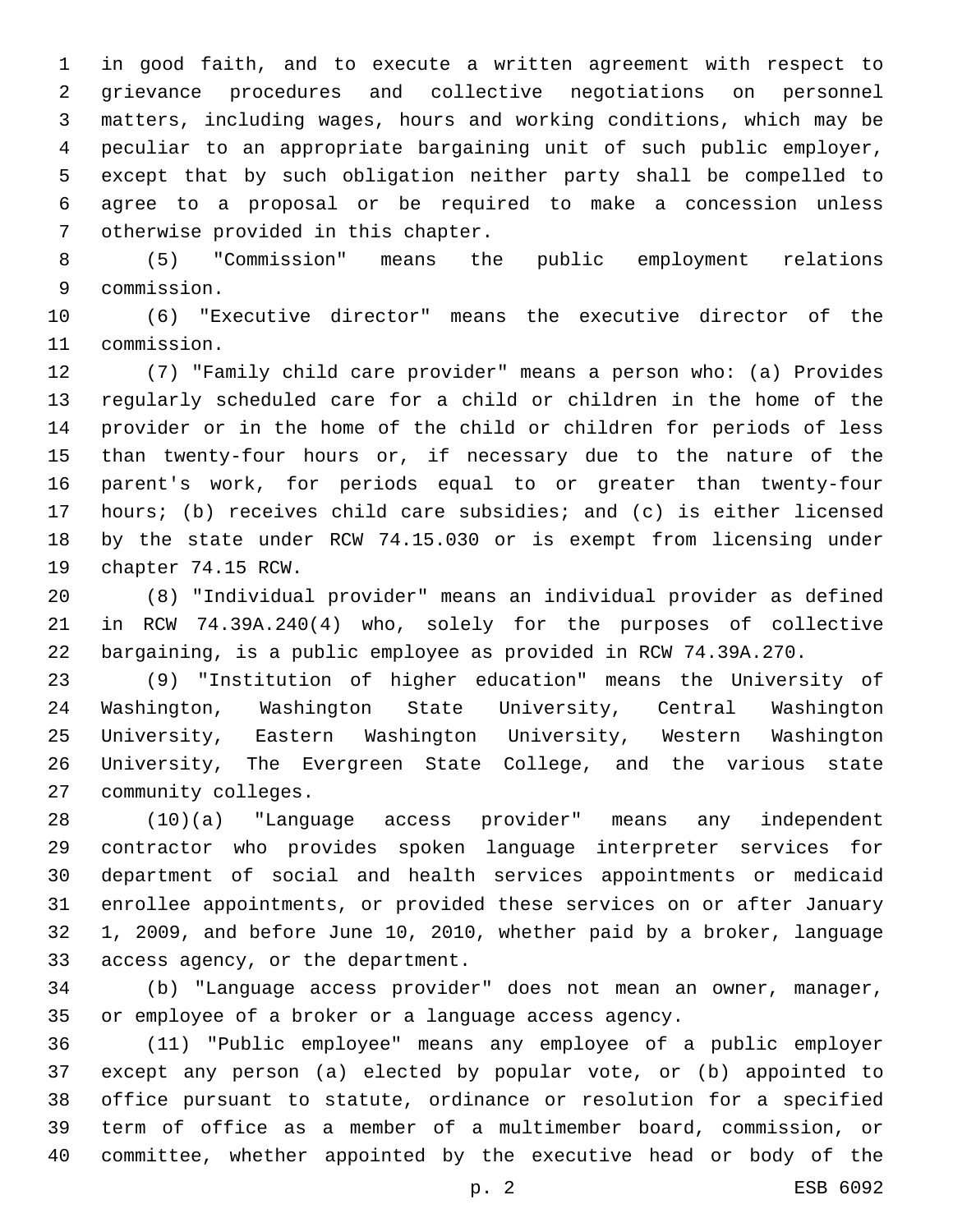public employer, or (c) whose duties as deputy, administrative assistant or secretary necessarily imply a confidential relationship to (i) the executive head or body of the applicable bargaining unit, or (ii) any person elected by popular vote, or (iii) any person appointed to office pursuant to statute, ordinance or resolution for a specified term of office as a member of a multimember board, commission, or committee, whether appointed by the executive head or body of the public employer, or (d) who is a court commissioner or a court magistrate of superior court, district court, or a department of a district court organized under chapter 3.46 RCW, or (e) who is a personal assistant to a district court judge, superior court judge, or court commissioner. For the purpose of (e) of this subsection, no more than one assistant for each judge or commissioner may be 14 excluded from a bargaining unit.

 (12) "Public employer" means any officer, board, commission, council, or other person or body acting on behalf of any public body governed by this chapter, or any subdivision of such public body. For the purposes of this section, the public employer of district court or superior court employees for wage-related matters is the respective county legislative authority, or person or body acting on behalf of the legislative authority, and the public employer for nonwage-related matters is the judge or judge's designee of the 23 respective district court or superior court.

 (13) "Uniformed personnel" means: (a) Law enforcement officers as defined in RCW 41.26.030 employed by the governing body of any city or town with a population of two thousand five hundred or more and law enforcement officers employed by the governing body of any county with a population of ten thousand or more; (b) correctional employees who are uniformed and nonuniformed, commissioned and noncommissioned security personnel employed in a jail as defined in RCW 70.48.020(9), by a county with a population of seventy thousand or more, and who are trained for and charged with the responsibility of controlling and maintaining custody of inmates in the jail and safeguarding inmates from other inmates; (c) general authority Washington peace officers as defined in RCW 10.93.020 employed by a port district in a county with a population of one million or more; (d) security forces established under RCW 43.52.520; (e) firefighters as that term is defined in RCW 41.26.030; (f) employees of a port district in a county with a population of one million or more whose duties include crash fire rescue or other firefighting duties; (g) employees of fire

p. 3 ESB 6092